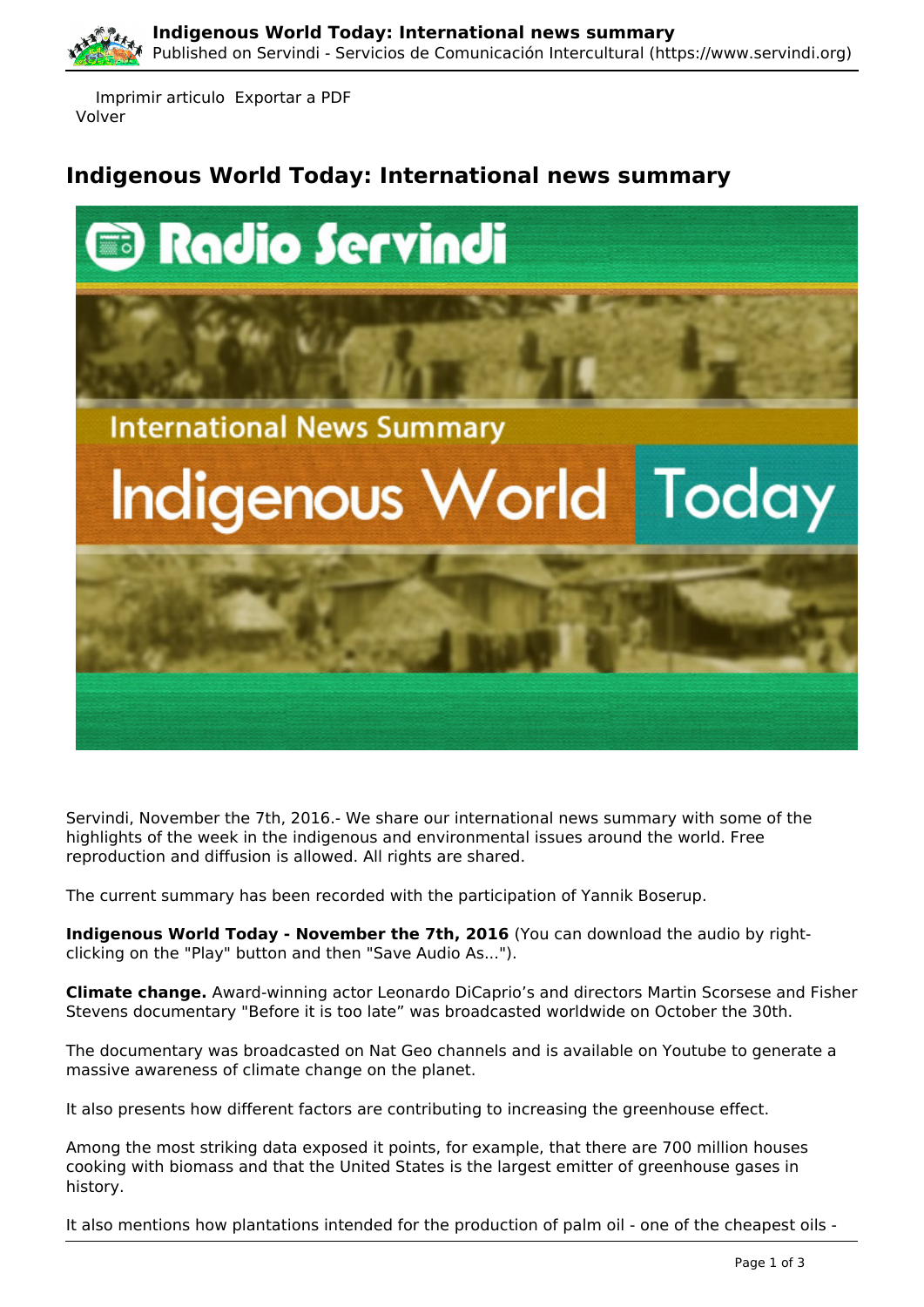

are destroying forests because this brings great profits to companies that use it.

DiCaprio, who stars in the film assuming the role of a reporter, explains that what is sought is showing solutions that can be reached with political will.

**Murder of journalists.** The United Nations Organization for Education, Scientific and Cultural Organization (UNESCO) condemned the killing of more than 800 journalists since 2006 in the world.

Only seven percent of the total cases have been resolved.

Protection of professionals and the fight against impunity are part of one of the goals of the Sustainable Development Goals (SDG).

One of the goals is to "ensure public access to information and protecting fundamental freedoms in accordance with national laws and international agreements."

The Committee for Protection of Journalists (CPJ) reported this year's impunity index that ranks countries according to the number of journalists killed in the last decade.

**Meat and forests.** The Global Forest Coalition considered that the Committee on World Food Security of the United Nations doesn't adequately address the environmental impact of livestock production.

He said that the Committee's recommendations do not add anything to the commitments on climate change that call for a radical transformation in the livestock sector.

The director of the Coalition considered it necessary to adopt ambitious, concrete and quantifiable measures to limit excessive consumption of meat and other animal products by wealthy elites.

It is estimated that the livestock sector produces 14.5 percent of global emissions of greenhouse gases, and are a key cause of deforestation.

**U.S.** The momentary halting of construction of a pipeline in Dakota because of indigenous resistance, put into discussion the possibility of applying prior consultation invoking the Convention 169 of the International Labour Organization (ILO).

This, thanks to the Organization of American States (OAS) signing of the American Declaration of the Rights of Indigenous Peoples, in mid-2016.

The people in it is protected through the prior consultation, provided that a project collides with their ancestral heritage, such as the Sioux Indians.

**Ecuador.** Two rapporteurs, one of the United Nations and one of the Inter-American Commission on Human Rights, warned about the effects on the implementation of the Law on Communications in Ecuador.

Since its entry into force in 2013, the rapporteurs have observed that this rule has been an instrument to intervene and punish media content, especially when they question the government.

Therefore, they urged the authorities to bring national legislation to international standards in this area.

**Food slavery.** Large transnational corporations continue to influence eating habits with their economic power and control in food production, seeking to impose GM crops.

This was noted in an article by Harold Calvo Reyes, Alliance Identity Seed's coordinator.

Reyes said the influence of transnational companies causes damage to the environment and health of people.